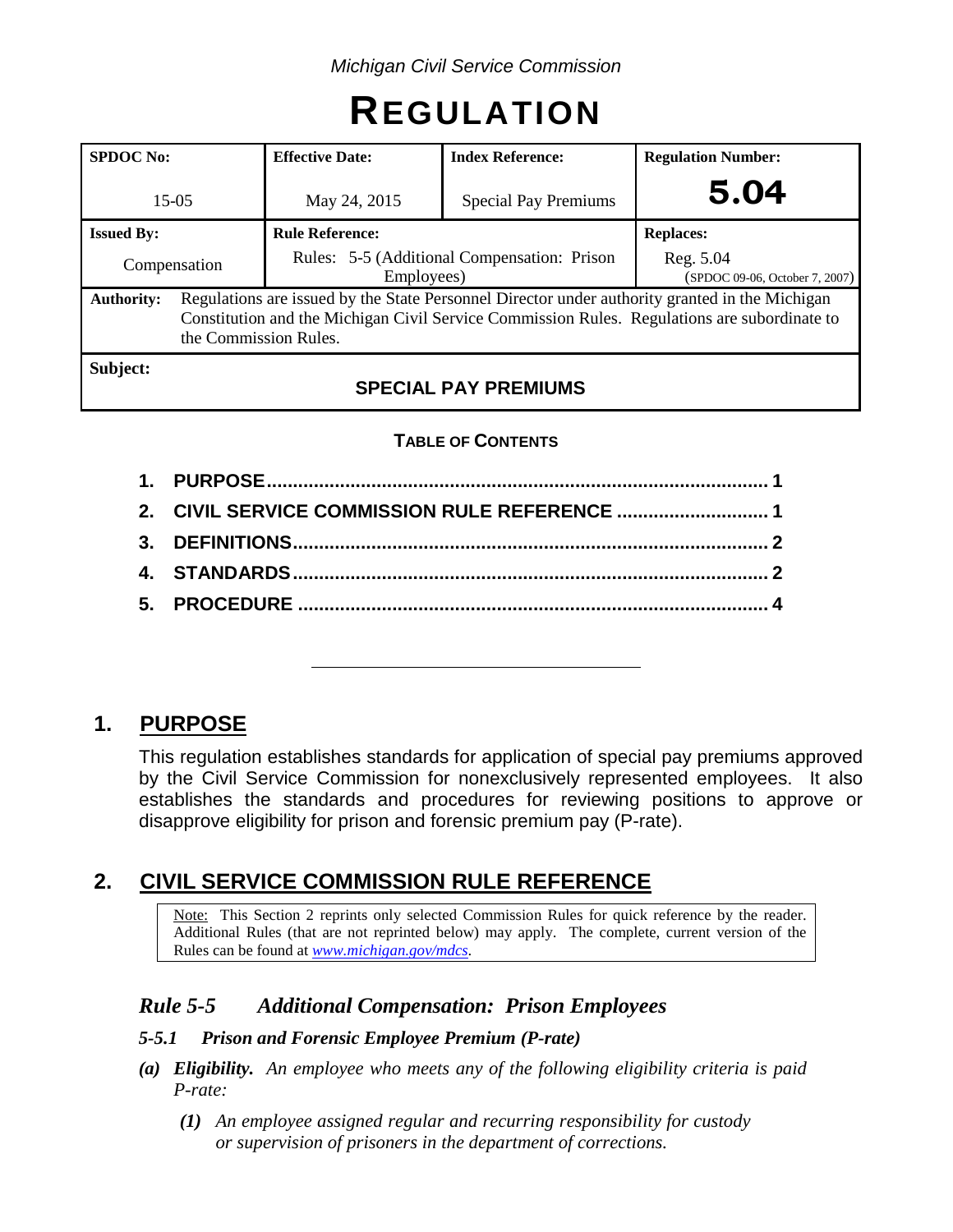- *(2) An employee in a position at a correctional facility or the Center for Forensic Psychiatry who handles, on a regular and recurring basis, the personal, financial, or other matters affecting the well-being of prisoners of the department of corrections or forensic patients.*
- *(3) An employee whose work location is within the security perimeter of a correctional facility or the Center for Forensic Psychiatry, thereby placing the employee in an environment where physical confrontation could occur.*
- *(b) Exception. An employee is not eligible for P-rate if the employee's classification or a predecessor classification was granted a special 5-percent increase in Part 1B of the minutes of the commission meeting on December 14, 1978. The state personnel director shall list the current ineligible classifications in the regulations.*
- *(c) Rate. P-rate is \$0.40 an hour. P-rate is paid for all hours in pay status, including holidays and leave time.*

*\* \* \**

## **3. DEFINITIONS**

#### **A. Definition as Used in This Regulation**

1. *P-rate compensation* means a special pay premium that is assigned to eligible positions in addition to the classification's regular compensation.

#### **4. STANDARDS**

- **A.** An employee is eligible for P-rate compensation if the employee's position has been assigned responsibility for custody or supervision of prisoners in the Department of Corrections on a regular and recurring basis, in addition to regular job duties.
	- 1. The position must be located within an institution under the jurisdiction of the Department of Corrections, Correctional Facilities Administration, or at a Corrections Center in the Field Operations Administration.
	- 2. No two employees are given credit for supervising the same prisoners.
	- 3. Positions in other agencies must supervise prisoners assigned from the Department of Corrections, Correctional Facilities Administration.
- **B.** An employee is eligible for P-rate compensation if the employee's position is located at a correctional facility or the Center for Forensic Psychiatry and handles, on a regular and recurring basis, the personal, financial, or other matters affecting the well-being of prisoners or forensic patients.

An employee who handles the personal, financial, or other matters affecting the well-being of prisoners or forensic patients must have regular recurring and face-toface contact with them. The work being performed must be of such a nature that it could create an adversarial relationship with the employee. Regular, recurring, and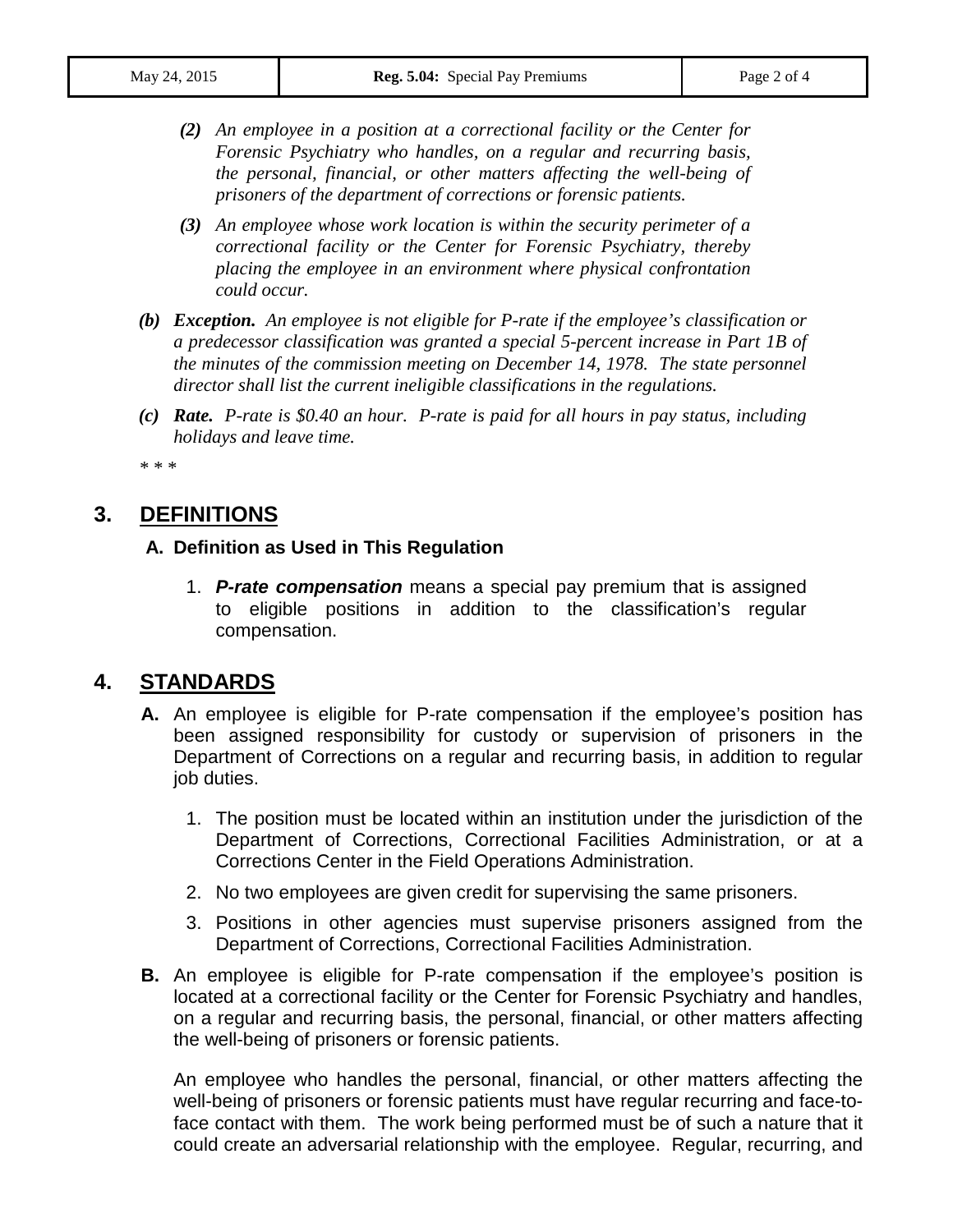face-to-face contact is defined as contact with prisoners or forensic patients in person, 25 percent or more of the time, in an environment that could permit a physical act to occur. Work performed that could create an adversarial relationship is defined as those situations when there is a reasonable chance of a difference of opinion leading to a physical attack by a prisoner or forensic patient.

- **C.** An employee is eligible for P-rate compensation if the employee's work location is within the security perimeter of a correctional facility or the Center of Forensic Psychiatry, thereby placing the employee in an environment where physical confrontation could occur.
- **D.** An employee is **not** eligible for P-rate compensation if classified in the following classifications identified in Part 1B, Special Increase, of the minutes from the December 14, 1978, Civil Service Commission meeting (as updated with the current nonexclusively represented classifications):

| <b>Assistant Resident Unit Supervisor 11</b> | <b>Forensic Security Supervisor 11</b> |
|----------------------------------------------|----------------------------------------|
| <b>Corrections Security Inspector 13</b>     | <b>Forensic Security Supervisor 12</b> |
| <b>Corrections Shift Supervisor 11</b>       | <b>Forensic Security Supervisor 13</b> |
| <b>Corrections Shift Supervisor 12</b>       | <b>Resident Unit Officer E10</b>       |
| <b>Corrections Shift Supervisor 13</b>       |                                        |

- **E.** Agency policies may require employees with regular work locations outside the security perimeter to assume custodial responsibilities in emergency situations (disturbances, riots, etc.). Such situations are not considered "regular and recurring" and do not qualify a position for P-rate compensation.
- **F.** Incidental contact, such as passing by a prisoner porter, does not qualify for P-rate compensation.
- **G.** Appeals of staff decisions on P-rate compensation for individual positions are processed through the technical appeal process established in regulation 8.02 [Technical Classification and Qualification Complaints].
- **H.** If an employee vacates a position previously approved for P-rate compensation, the new employee may be assigned P-rate compensation without Civil Service review if the employee is performing the same duties.
- **I.** If an employee receiving P-rate compensation moves to another position, the new position must be reviewed by Civil Service for the continuation of P-rate compensation.
- **J.** When a change occurs to an employee's position, whereby the employee is no longer eligible for P-rate compensation, the P-rate assignment must be removed by the Appointing Authority.